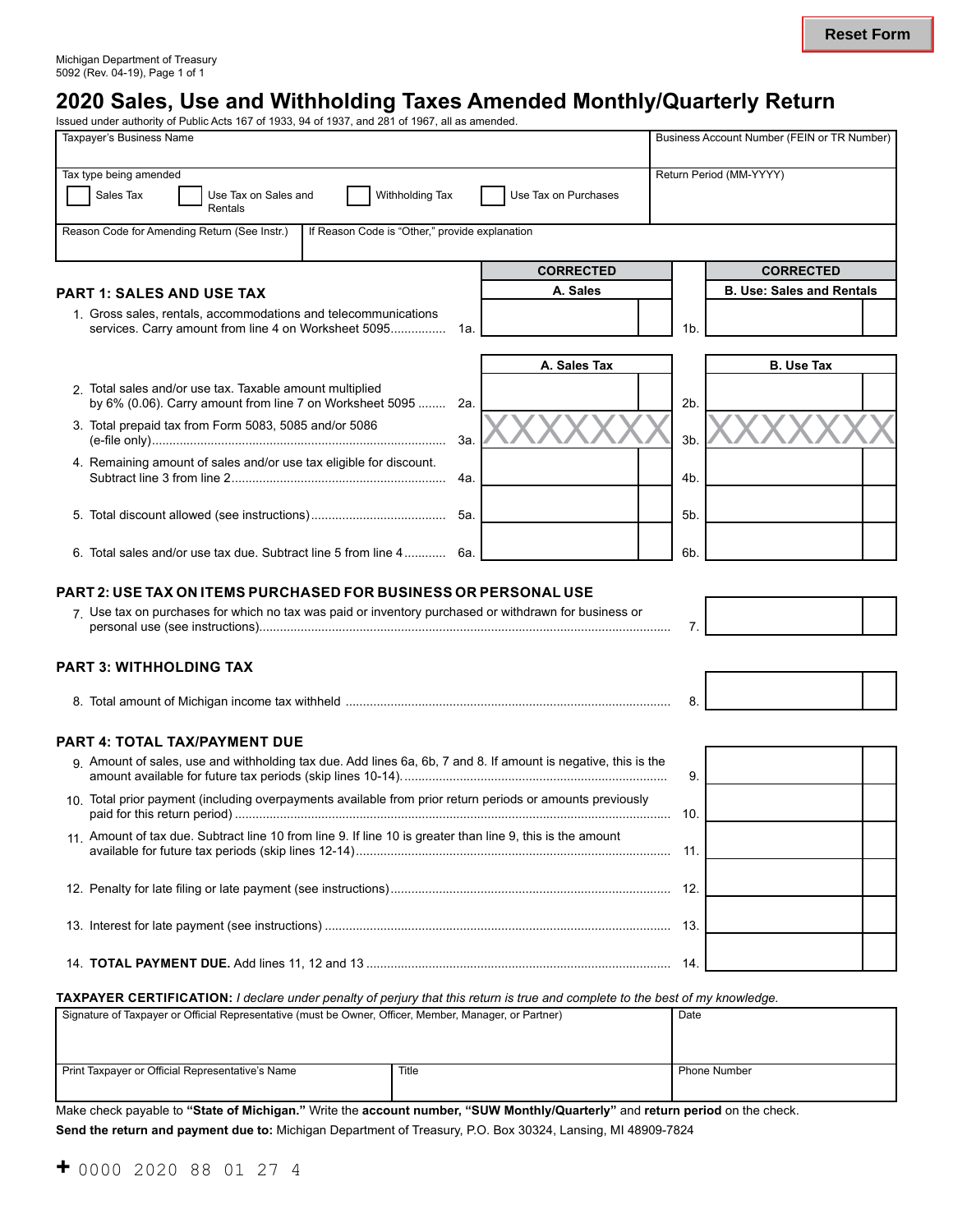## **Instructions for** *2020 Sales, Use and Withholding Taxes Amended Monthly/Quarterly Return* **(Form 5092)**

Form 5092 is available for submission electronically 6%, which is the amount from line 7B on Worksheet 5095. using <u>Michigan Treasury Online</u> (MTO) at Line 5: Total Discount Allowed for Timely Filing.<br>
mto.treasury.michigan.gov or by using approved tax<br>
preparation software.<br>
tax collected at the 6 percent tax rate. See below to

**NOTE:** Form 165 must be used to amend tax years prior to the discount: 2015. **Monthly Filer**

Use this form to correct the 2020 Sales, Use and Withholding<br>
Taxes Monthly/Quarterly Return (Form 5080) that was<br>
initially filed for the tax period. To complete the form check<br>
the tax type that is being amended and comp

**IMPORTANT:** This is a return for sales tax, use tax<br>and/or withholding tax. If the taxpayer inserts a zero<br>on or leaves blank any line reporting sales tax, use tax<br>or withholding tax the taxpayer is certifying that no<br>or or withholding tax, the taxpayer is certifying that no  $\cdot$  If the tax is more than \$1,800 and paid by the 20th,<br>tax is owed for that tax type **Only enter figures for** calculate discount using this formula: tax is owed for that tax type. **Only enter figures for** calculate discount using this formula:<br>taxes the business is registered and/or liable for If (Tax x .6667 x .005). The maximum discount is \$15,000 **taxes the business is registered and/or liable for.** If  $(Tax x .6667 x .0)$  it is determined that tax is owed the taxpayer will be for the taxperiod. it is determined that tax is owed the tax payer will be liable for the deficiency as well as penalty and interest. **Quarterly Filer Complete the Sales, Use and Withholding Taxes** • If the tax is less than \$27, calculate the discount by **Monthly/Quarterly** and *Amended Monthly/Quarterly* • If the tax is less than \$27, calculate the discount by multipl

| 01             | Increasing tax liability                                  | $\bullet$ If the t<br>calculat |  |  |
|----------------|-----------------------------------------------------------|--------------------------------|--|--|
| 02             | Decreasing tax liability                                  | (Tax x)                        |  |  |
| 0 <sub>3</sub> | Incorrect information/figures reported on original return | for the 1                      |  |  |
| 04             | Original return was missing information/incomplete        | Accelerate                     |  |  |
| 05             | Claiming previously unclaimed prepaid sales tax           | If the ta<br>formula           |  |  |
| 06             | Dispute an adjustment                                     | applies.                       |  |  |
| 07             | Tax Exempt                                                | <b>Credit Scl</b>              |  |  |
| 08             | Other                                                     | $E$ -file<br>5086)             |  |  |

**Line 1a:** Enter the amount from Worksheet 5095, line 4A. enter on line 5 of this form.<br>
Line 1b: Enter the amount from Worksheet 5095, line 4B.

Line 2a: Total Sales Tax. Negative figures are not allowed. Enter gross sales minus allowable deductions, times 6%, which is the amount from line 7A on Worksheet 5095. **Line 7:** Carry amount from line 9 of Worksheet 5095. To which is the amount from line 7A on Worksheet 5095.

**Line 2b: Total Use Tax.** Negative figures not allowed. This is your gross sales minus your allowable deductions times

- 
- 
- write an explanation for the amendment.<br>
 If the tax is more than \$1,200 and paid by the 12th,<br>
calculate discount using this formula:
	-

- 
- **Worksheet 5095) prior to completing this form.** Enter \$18 if tax is \$27 to \$3,600 and paid by the 12th, or \$27 to \$5,400 and paid by the 20th.
- Reason code for amending return: Using the table below,<br>select the two-digit code that best represents the reason for<br>amending the return. Enter the code in the appropriate field<br>in the taxpayer information at the top of
	- If the tax is more than \$5,400 and paid by the 20th, calculate discount using this formula: (Tax x .6667 x .005). The maximum discount is  $$15,000$ for the tax period.

### **Accelerated Filer**

• If the tax is paid by the 20th, calculate discount using this formula:  $(Tax x .6667 x .005)$ . No maximum discount

### **Credit Schedules**

• E-file only credit schedules (Form 5083, 5085 and/or 5086) include specific discount calculations. See respective schedule form instructions for more information. If filing a credit schedule with a monthly/ quarterly return, calculate the allowable discount on sales **PART 1: SALES AND USE TAX** tax separate from the sales tax discount calculated on the credit schedule. Sum both sales tax discount amounts and

# **PART 2: USE TAX ON ITEMS PURCHASED FOR<br>BUSINESS OR PERSONAL USE**

determine use tax due from purchases and withdrawals, multiply the applicable tax base by 6%.